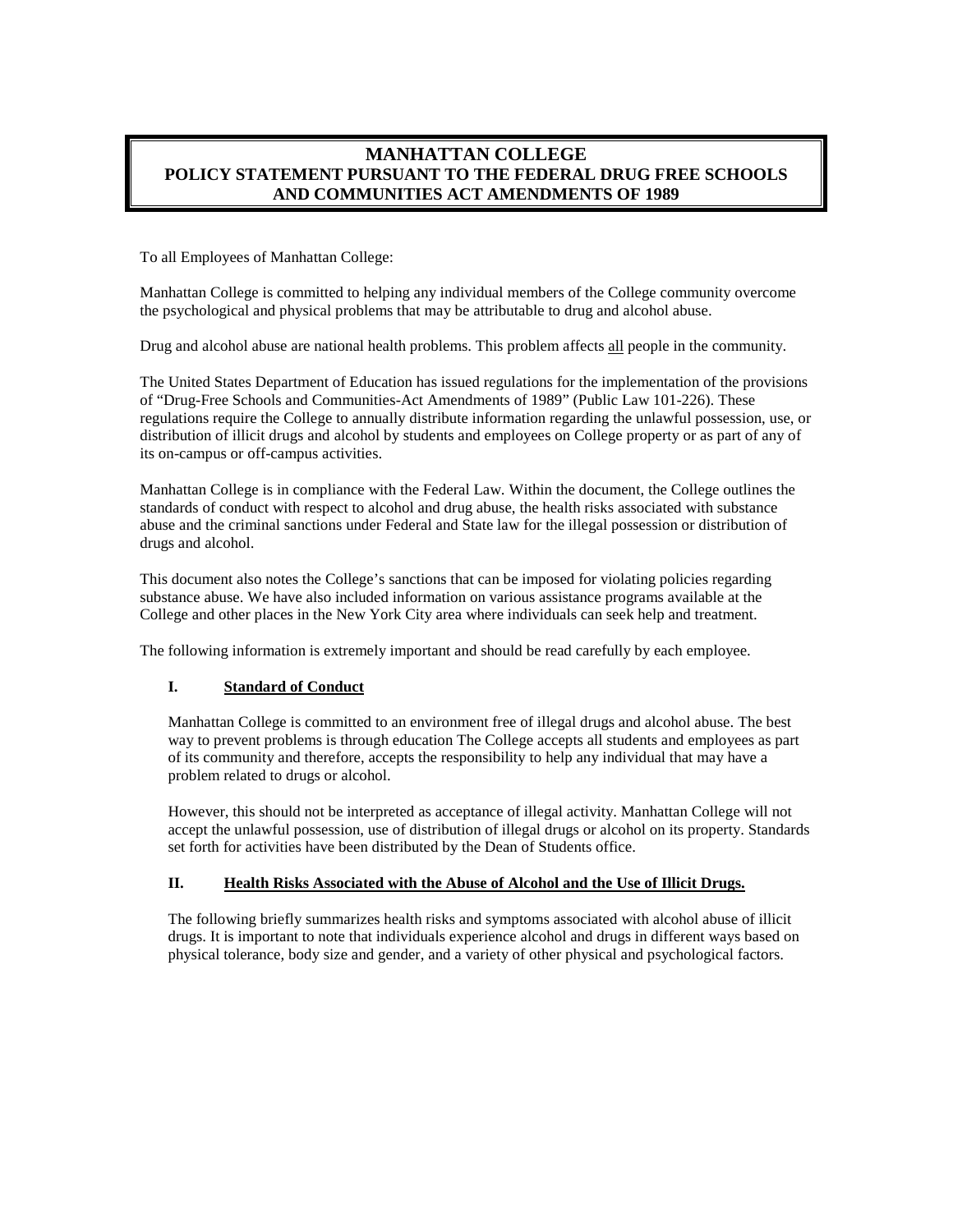## **Alcohol**

**Effects:** Alcohol consumption causes a number of marked changes in behavior. Even low doses significantly impair judgment and coordination required to drive a car safely, increasing the likelihood that the driver will be involved in an accident. Low to moderate doses of alcohol also increases the incidence of a variety of aggressive acts, including spouse and child abuse. Moderate to high doses of alcohol cause marked impairment in higher mental functions, severely altering a person's ability to learn and remember information. Very high doses cause respiratory depression and death. If combined with other depressants of the central nervous system, much lower doses of alcohol will produce the effects described. Repeated use of alcohol can lead to addiction. Sudden cessation of alcohol intake is likely to produce withdrawal symptoms including severe anxiety, tremors, hallucinations, and convulsions. Alcohol withdrawal can be life threatening. Long-term consumption of large quantities of alcohol, particularly when combined with poor nutrition can also lead to permanent damage to vital organs such as the brain and the liver. Drinking during pregnancy may cause birth defects such as fetal alcohol syndrome, mental retardation and irreversible physical abnormalities. Also research indicates that children of alcoholic parents are at greater risk than other youngsters of becoming alcoholics.

#### **Illicit Drugs:**

#### **Marijuana**

**Effects**: Marijuana use leads to a substantial increase in the heart rate. It impairs or reduces short-term memory and comprehension. Motivation and cognition can be altered. With extended use, it can produce paranoia and psychosis. Smoking marijuana damages the lungs and pulmonary system. Marijuana contains more cancer causing agents than tobacco. It also lowers male sec hormones, suppresses ovulation, and causes changes in the menstrual cycle and possible birth defects. Someone who uses marijuana may laugh inappropriately and have bloodshot eyes, dry mouth and throat, tell-tale odor of the drug, and a poor sense of timing and increased appetite.

#### **Cocaine and Crack**

**Effects**: Health risks may include changes in body temperature and blood pressure as well as heart and breathing rates. Even small amounts may cause the body to exceed its own limits, sometimes resulting in death. Snorting cocaine may severely damage the lungs. Someone using cocaine may experience muscle twitching, panic reactions, anxiety, numbness in hands and feet, loss of weight, a period of hyperactivity followed by a crash, a runny or bleeding nose, and depression. Other symptoms of cocaine use may include nausea, vomiting, insomnia, tremors and convulsions. Chronic users may become paranoid and/or experience hallucinations.

#### **Barbiturates**

**Effects**: In small doses, barbiturates produce calmness, relaxed muscles and lowered anxiety. Larger doses cause slurred speech, staggering gait and altered perception. Very large doses, or doses taken in combination with other central nervous system depressants (e.g., alcohol), may cause respiratory depression, coma and even death. A person who uses barbiturates may have poor muscle control, appear drowsy or drunk, become confused, irritable, inattentive or have slowed reactions.

#### **Amphetamines**

**Effects**: Amphetamines, methamphetamines, or other stimulants can cause increased heart and respiratory rates, elevated blood pressure and dilated pupils. Larger doses cause rapid or irregular heartbeat, tremors and physical collapse. An amphetamine injection creates a sudden increase in blood pressure that can result in stroke, high fever, heart failure and death. An individual using amphetamines might begin to lose weight, have the sweats and appear restless, anxious, moody and unable to focus. Extended use may produce psychosis, including hallucinations, delusions and paranoia.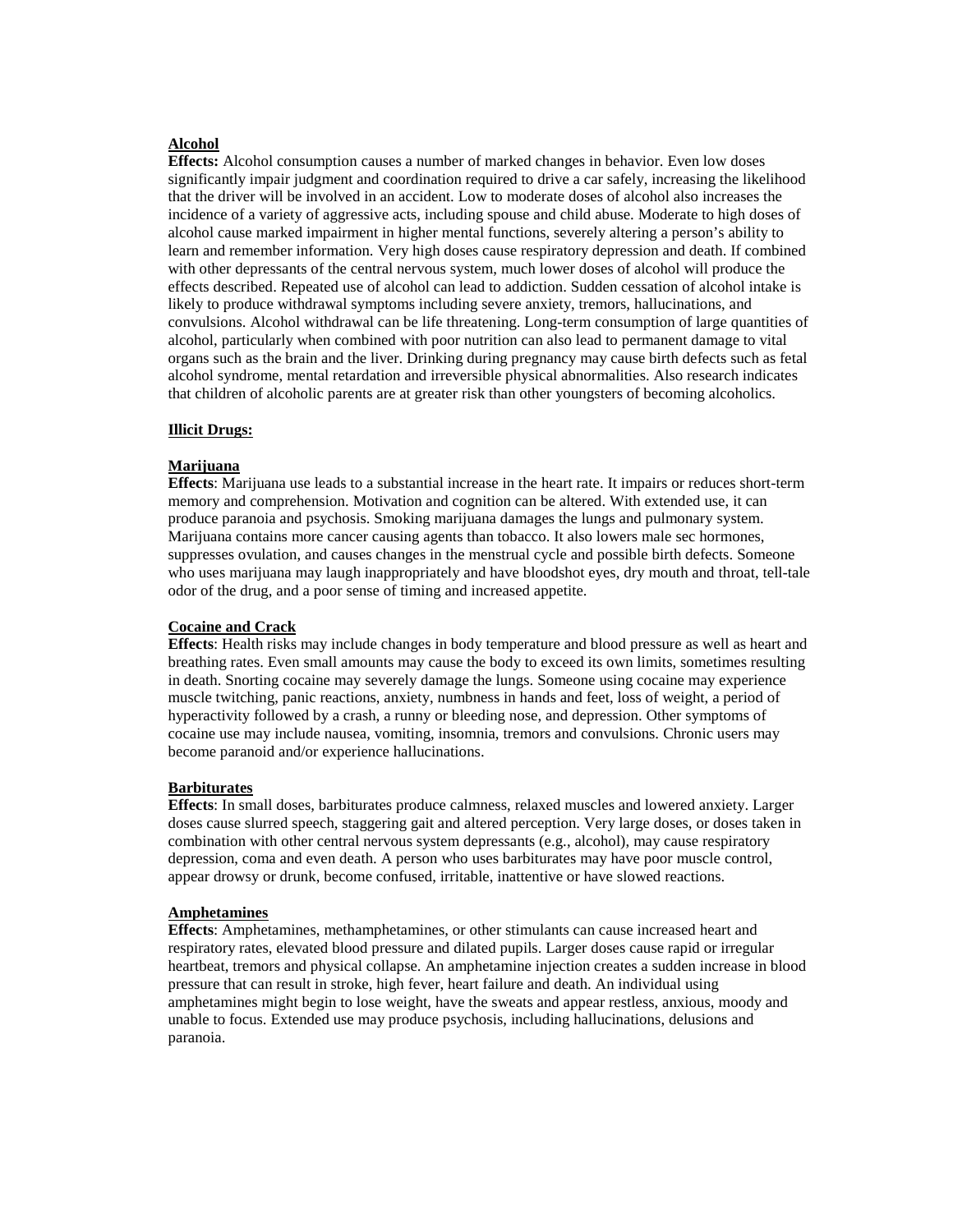#### **Hallucinogens (including PCP., LSD, Mescaline, Peyote, Psilocybin)**

**Effects**: PCP, or angel dust, interrupts the part of the brain that controls the intellect and keeps instincts in check. PCP blocks pain receptors. Violent episodes, including self-inflicted injuries, are not uncommon. Chronic users report memory loss and speech difficulty. Very large doses produce convulsions, coma, heart and lung failure or ruptured blood vessels in the brain. LSD, mescaline, peyote, etc. cause dilated pupils, elevated body temperature, increase heart rate, blood pressure and tremors. Someone under the influence of PCP might appear moody, aggressive or violent. Such an individual may become paranoid and experience hallucinations as well as notice a slowing down of body movements. People using LSD may experience loss of appetite, sleeplessness, confusion, anxiety and panic and may report perceptual distortion. Flashback may also occur.

#### **Narcotics (including Heroin, Codeine, Morphine, Opium, Percodan)**

**Effects:** Because narcotics are generally injected, the use of contaminated needles may result in many different diseases, including AIDS and hepatitis. Symptoms of overdose include shallow breathing, clammy skin, convulsions, coma and may result in death. Some signs of narcotic use are euphoria, drowsiness, constricted pupils and nausea. Other symptoms include itchy skin, needle or "track" marks on the arms and legs, nodding, lack of sex drive and appetite, sweating, cramps and nausea when withdrawing from the drug.

### **III. Counseling Rehabilitation**

Services available at Manhattan College

**Counseling Center -** Miguel Hall 862-7394, information and brochures are available as well as the services of psychologists, counselors and a consulting psychiatrist.

**Campus Ministry** - Miguel Hall 862-7477, in addition to talking with one of the staff members, you may get involved in the AA (Alcoholics Anonymous) or ACOA (Adult Children of Alcoholics) meeting ,which are sponsored by this office.

**Campus Infirmary** - Jasper Hall 862-7217, information and brochures are available as well as the services of registered nurse and consulting physicians.

All communication and records between a counselor and client is privileged and confidential.

## **Other Resources:**

# **New York City Program:**

| ٠ |                                                                                    |  |
|---|------------------------------------------------------------------------------------|--|
| ٠ | Break Through Program at Gracie Square Hospital-------------------------- 988-4400 |  |
|   |                                                                                    |  |
| ٠ |                                                                                    |  |
| ٠ |                                                                                    |  |
|   |                                                                                    |  |
| ٠ |                                                                                    |  |
| ٠ |                                                                                    |  |
| ٠ |                                                                                    |  |
| ٠ |                                                                                    |  |
|   |                                                                                    |  |
|   |                                                                                    |  |